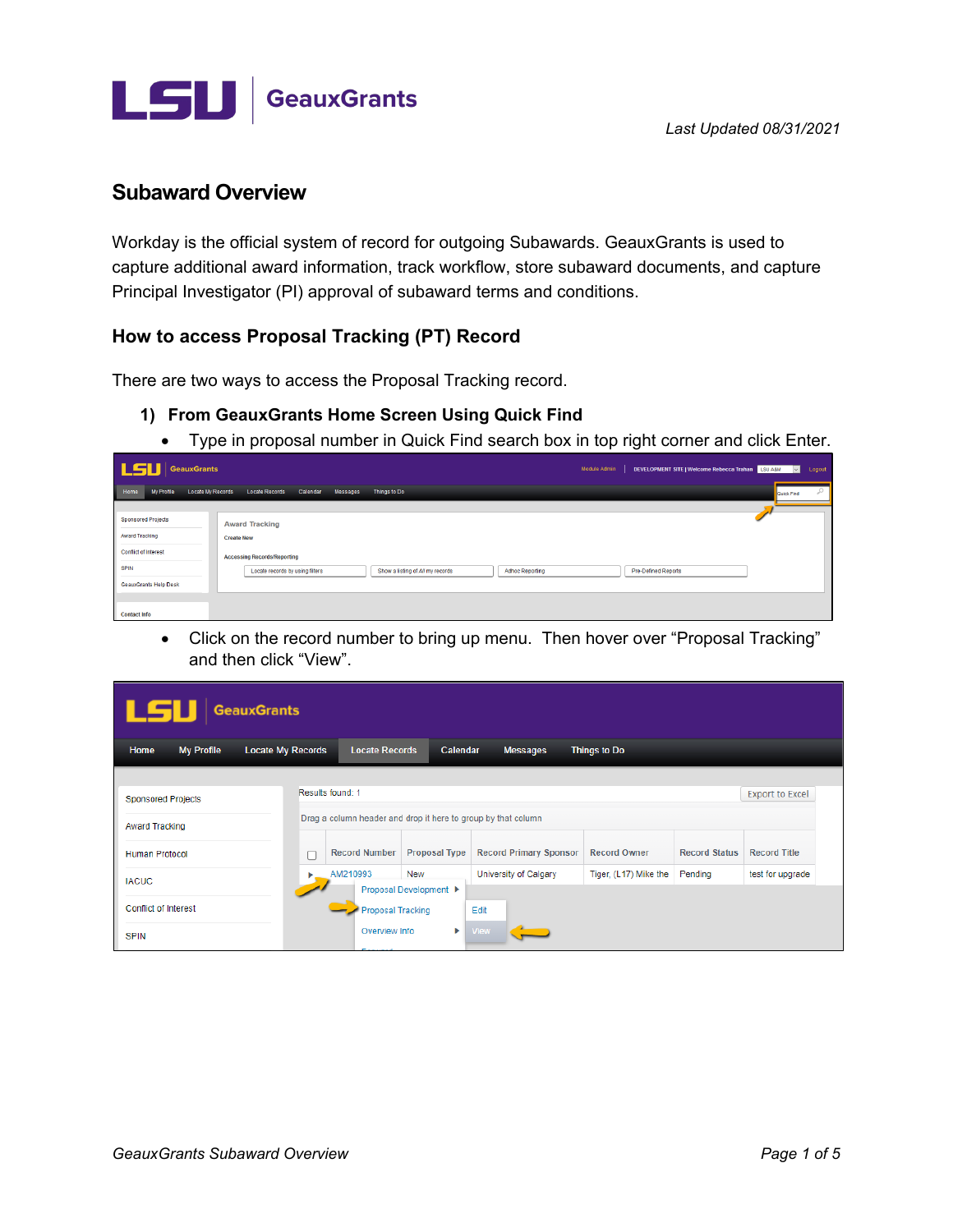### 2) From GeauxGrants Sponsored Project tab Using Locate records by using filters.

From the Sponsored Projects Menu, click Locate records by using filters.  $\bullet$ 

| <b>LSU</b><br><b>GeauxGrants</b>             |                                                                                                   |
|----------------------------------------------|---------------------------------------------------------------------------------------------------|
| My Profile<br>Locate My Records<br>Home      | Things to Do<br><b>Locate Records</b><br>Calendar<br>Messages                                     |
|                                              |                                                                                                   |
| <b>Sponsored Projects</b>                    | <b>Sponsored Projects</b>                                                                         |
| <b>Award Tracking</b>                        | <b>Create New</b>                                                                                 |
| <b>Conflict of Interest</b>                  | Proposal                                                                                          |
| <b>SPIN</b>                                  | <b>Accessing Records/Reporting</b>                                                                |
| <b>GeauxGrants Help Desk</b>                 | Locate records by using filters<br>Show a listing of All my records<br><b>Pre-Defined Reports</b> |
|                                              |                                                                                                   |
| <b>Contact Info</b>                          |                                                                                                   |
| <b>Conflict of Interests</b>                 |                                                                                                   |
| Office of Research & Economic<br>Development |                                                                                                   |
| 130 David Boyd Hall                          |                                                                                                   |
| Louisiana State University                   |                                                                                                   |
| (225) 578-5833                               |                                                                                                   |
| research@Isu.edu                             |                                                                                                   |
|                                              |                                                                                                   |
|                                              |                                                                                                   |

• Select the criteria for your search. You can search by single or multiple options. In the Selected fields option you can click on the grey square to change your search from Exact Match (=), Contains (C), or Wildcards (\*?). After entering all criteria, click Search.

| Modules available for searching across:                                                                                                                                                                                                                                                       |                                                                                                                                                                                                                                                                  |                                                                                                                                                     |        |
|-----------------------------------------------------------------------------------------------------------------------------------------------------------------------------------------------------------------------------------------------------------------------------------------------|------------------------------------------------------------------------------------------------------------------------------------------------------------------------------------------------------------------------------------------------------------------|-----------------------------------------------------------------------------------------------------------------------------------------------------|--------|
| $\Box$ Award                                                                                                                                                                                                                                                                                  | □ External Interest ○ Sponsored Project                                                                                                                                                                                                                          |                                                                                                                                                     |        |
| Available fields to search by                                                                                                                                                                                                                                                                 |                                                                                                                                                                                                                                                                  | <b>Selected fields</b>                                                                                                                              | Search |
| Record Associated Departments<br>Record Classification Codes<br>Record Creation Date<br>$\Box$ Record Key Words<br>Record Number<br>Record Owner<br>Record Owner Primary Department<br>Record Personnel<br>Record Personnel Department<br>Record Primary Department<br>Record Primary Sponsor | Record Primary Sponsor Type<br>Record Status<br><b>Record Title</b><br><b>Status Code Grouping</b><br><b>Award Number</b><br>Grants.gov ID Number<br>Keywords<br><b>Originating Sponsor</b><br><b>OSP Specialist</b><br>Proposal Type<br>Sponsor Proposal Number | <b>Record Number</b><br>C<br>= Exact match<br><b>R</b> <sub>I</sub> C Contains<br>lel<br>$\equiv$ *? Wildcards<br><b>Record Status</b><br>Submitted |        |
|                                                                                                                                                                                                                                                                                               |                                                                                                                                                                                                                                                                  |                                                                                                                                                     |        |
|                                                                                                                                                                                                                                                                                               |                                                                                                                                                                                                                                                                  |                                                                                                                                                     |        |
|                                                                                                                                                                                                                                                                                               |                                                                                                                                                                                                                                                                  |                                                                                                                                                     |        |
|                                                                                                                                                                                                                                                                                               |                                                                                                                                                                                                                                                                  |                                                                                                                                                     |        |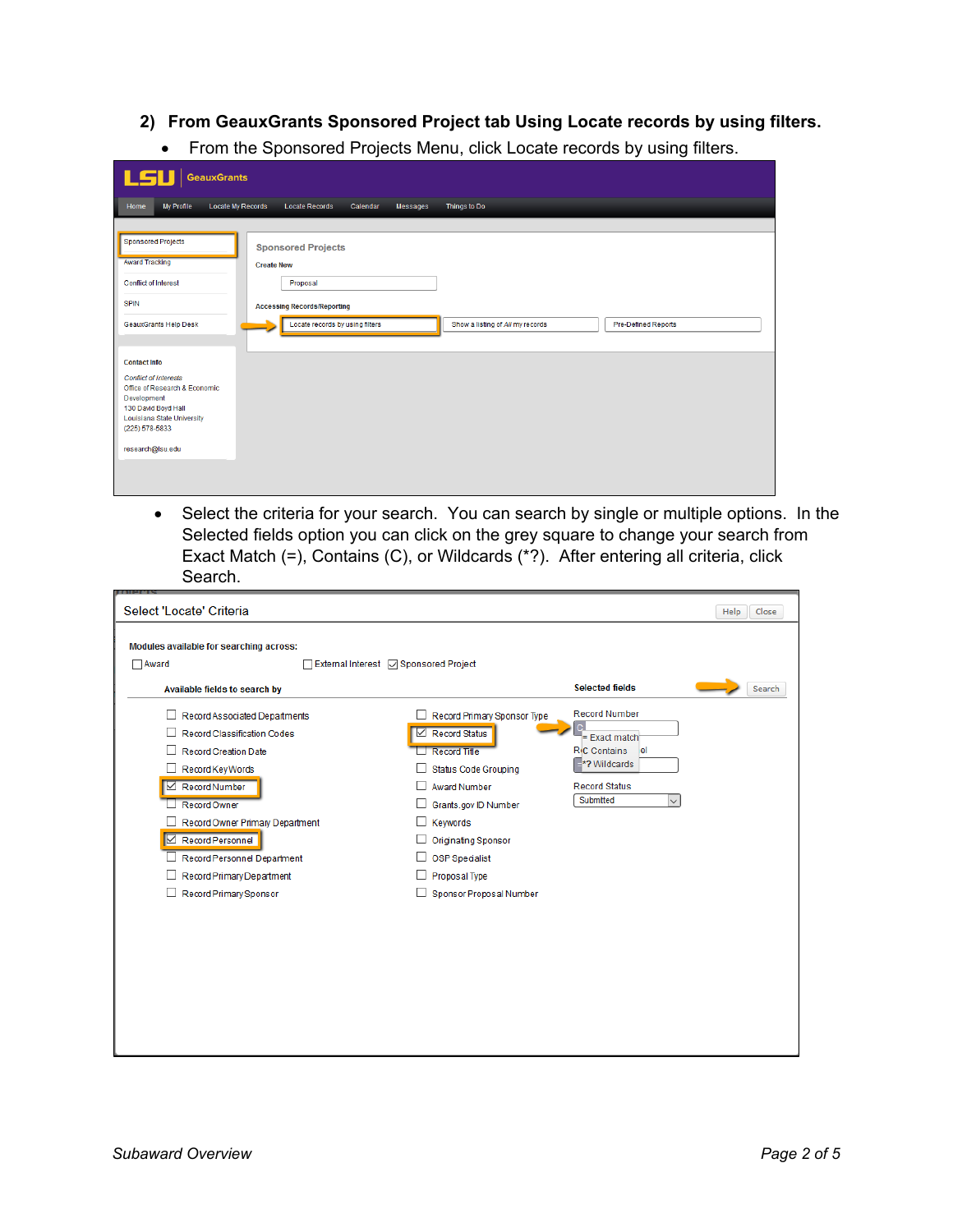• Click on the record number to bring up menu. Then hover over "Proposal Tracking" and then click "View".

| LSU<br><b>GeauxGrants</b>   |                          |                                                               |                                      |                               |                       |                      |                     |  |  |
|-----------------------------|--------------------------|---------------------------------------------------------------|--------------------------------------|-------------------------------|-----------------------|----------------------|---------------------|--|--|
| <b>My Profile</b><br>Home   | <b>Locate My Records</b> | <b>Locate Records</b>                                         | Calendar                             | <b>Messages</b>               | <b>Things to Do</b>   |                      |                     |  |  |
|                             |                          |                                                               |                                      |                               |                       |                      |                     |  |  |
| <b>Sponsored Projects</b>   | Results found: 1         | <b>Export to Excel</b>                                        |                                      |                               |                       |                      |                     |  |  |
| <b>Award Tracking</b>       |                          | Drag a column header and drop it here to group by that column |                                      |                               |                       |                      |                     |  |  |
| <b>Human Protocol</b><br>г  |                          | <b>Record Number</b><br><b>Proposal Type</b>                  |                                      | <b>Record Primary Sponsor</b> | <b>Record Owner</b>   | <b>Record Status</b> | <b>Record Title</b> |  |  |
| <b>IACUC</b>                |                          | AM210993                                                      | <b>New</b><br>Proposal Development ▶ | <b>University of Calgary</b>  | Tiger, (L17) Mike the | Pending              | test for upgrade    |  |  |
| <b>Conflict of Interest</b> |                          | <b>Proposal Tracking</b>                                      |                                      | Edit                          |                       |                      |                     |  |  |
| <b>SPIN</b>                 |                          | Overview Info                                                 | Þ.                                   | <b>View</b>                   |                       |                      |                     |  |  |

# **Agreements**

- Under the Master Submission record (first record), click on Agreements to see any Subawards for this project.
- You can open the subaward by clicking on "Detail" or by clicking the Subaward in the left tab.
- If you hover over the word Agreement type/number in left tab, it will display the name of the Subrecipient.

| O A https://eratest.lsu.edu/PTNET2/UI/agreements.aspx?projid=72BE795A-F3FB-4FF2-A608-1F6166D6E3CD |  |          |   |                                                               |  |                        |          |                         |             |                  | ☆                    |              |                                             |           |        |
|---------------------------------------------------------------------------------------------------|--|----------|---|---------------------------------------------------------------|--|------------------------|----------|-------------------------|-------------|------------------|----------------------|--------------|---------------------------------------------|-----------|--------|
| test for upgrade<br>Ξ<br>Save<br>Done<br>Test (L17) Mike the Tiger (University of Calgary)        |  |          |   |                                                               |  |                        |          |                         |             |                  | Proposal<br>AM210993 |              |                                             |           |        |
| <b>Agreement Summary (2 Found)</b><br><b>Submissions (2)</b><br>2 AM210993/New                    |  |          |   |                                                               |  |                        |          |                         |             | <b>View Mode</b> |                      |              |                                             |           |        |
| Summary                                                                                           |  |          |   | Drag a column header and drop it here to group by that column |  |                        |          |                         |             |                  |                      |              |                                             |           |        |
| <b>Sponsor</b>                                                                                    |  | Number   | ۳ | Institution                                                   |  | <b>Subaward Number</b> | Type     | <b>Status</b>           | From        |                  | To                   | $\mathbf{r}$ | Date Sig T                                  |           |        |
| Personnel (2)                                                                                     |  | AM210993 |   | <b>LifeCity LLC</b>                                           |  | GR-7925                | Subaward | <b>Request Received</b> | 01-Sep-2020 |                  | 31-Aug-2021          |              |                                             | Detai     |        |
| <b>Budget</b>                                                                                     |  | AM210993 |   | <b>McNeese State University</b>                               |  | PO-0000123456          | Subaward | <b>Process Complete</b> | 01-Sep-2020 |                  | 31-Aug-2021          |              | 20-Aug-2021                                 | Detail    | $\sim$ |
| <b>Agreements (2)</b>                                                                             |  |          |   |                                                               |  |                        |          |                         |             |                  |                      |              |                                             | $Q$ infoE |        |
| Subaward/GR-7925                                                                                  |  | -        |   |                                                               |  |                        |          |                         |             |                  |                      |              | <b>Powered By</b>                           |           | 6108A  |
| Subaward/PO-0000123456 +                                                                          |  |          |   |                                                               |  |                        |          |                         |             |                  |                      |              | Copyright © 2021 InfoEd International, Inc. |           |        |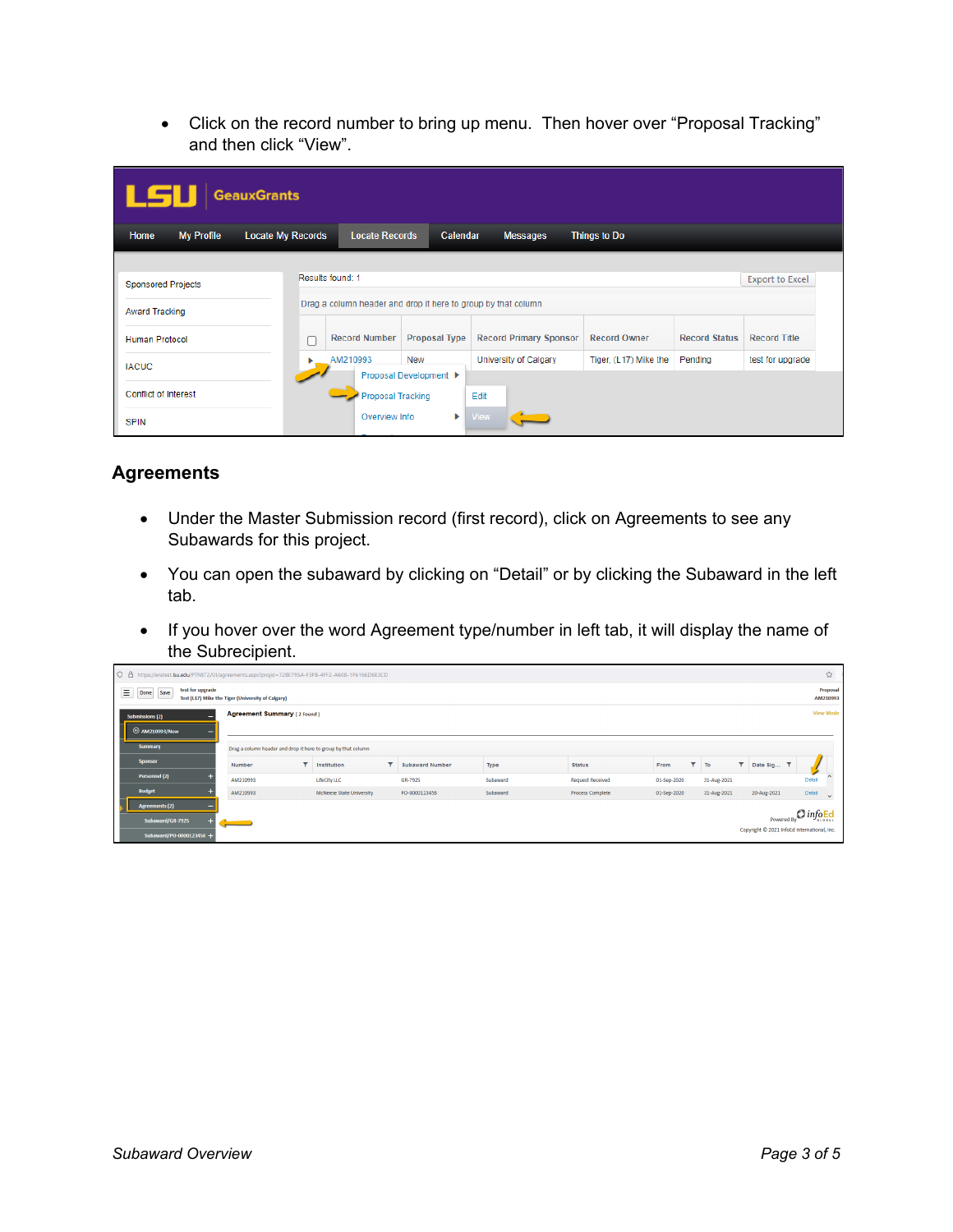• The Subaward Detail screen will provide you with a summary of the subaward and the subaward status.

| Ξ<br>Done Save             | This is test proposal for Creating Manual Proposal Training. 4/8/21<br>Test (L13) Mike the Tiger (National Science Foundation (NSF)) |                         |                         |                                                |                                         | Proposal<br>AM211192                      |
|----------------------------|--------------------------------------------------------------------------------------------------------------------------------------|-------------------------|-------------------------|------------------------------------------------|-----------------------------------------|-------------------------------------------|
| Submissions (1)            |                                                                                                                                      |                         |                         |                                                |                                         | <b>View Mode</b>                          |
| <b>2</b> AM211192/New      | <b>Edit Agreements/Contracts</b>                                                                                                     |                         |                         |                                                |                                         | <b>Current Status: PI Review Complete</b> |
| <b>Summary</b>             | Agreement Type <sup>@</sup>                                                                                                          |                         | Agreement From @        | Agreement To @                                 | Date Signed                             |                                           |
| <b>Sponsor</b>             | Subaward                                                                                                                             |                         | 01-Jul-2021             | 30-Jun-2022                                    |                                         |                                           |
| Personnel (4)              | Institution Name $\circledast$<br>University of Louisiana at Lafayette (ULL)                                                         |                         |                         |                                                | Subaward Number <sup>@</sup><br>GR-1234 |                                           |
| <b>Budget</b>              |                                                                                                                                      |                         |                         |                                                |                                         |                                           |
| <b>Agreements (2)</b>      | <b>Agreement Comments</b>                                                                                                            |                         |                         |                                                |                                         |                                           |
| Subaward                   |                                                                                                                                      |                         |                         |                                                |                                         |                                           |
| <b>Test Upload 1.docx</b>  |                                                                                                                                      |                         |                         |                                                |                                         |                                           |
| <b>Test Upload 2.docx</b>  | <b>Agreement Status History</b>                                                                                                      |                         |                         |                                                |                                         |                                           |
| <b>Assignments</b>         | Agreement Status <sup><sup>@</sup></sup><br><b>PI Review Complete</b>                                                                |                         |                         | Agreement Status History Date @<br>13-Jul-2021 |                                         |                                           |
|                            | Agreement Status History Comments                                                                                                    |                         |                         |                                                |                                         |                                           |
| <b>Subaward Amendment+</b> |                                                                                                                                      |                         |                         |                                                |                                         |                                           |
| <b>Communications (6)</b>  |                                                                                                                                      |                         | Add                     |                                                |                                         |                                           |
| <b>Attachments (5)</b>     | You have $1000$ characters left. $\circledast$                                                                                       |                         | Subaward Status         |                                                |                                         |                                           |
| <b>Approvals (0)</b>       |                                                                                                                                      |                         |                         |                                                |                                         |                                           |
| <b>Status History (6)</b>  | DATE A                                                                                                                               | <b>STATUS</b>           | <b>RECORDED DATE</b>    | <b>RECORDED BY</b>                             | <b>COMMENTS</b>                         | <b>DELETE</b>                             |
|                            | 28-Jun-2021                                                                                                                          | PI Review Complete      | 28-Jun-2021 10:22:28 AM | (L10) OSP Analyst                              |                                         |                                           |
| <b>Agreements (2)</b>      | 28-Jun-2021                                                                                                                          | PI Review               | 28-Jun-2021 10:20:30 AM | (L10) OSP Analyst                              |                                         | 日                                         |
| Awards (1)                 | 28-Jun-2021                                                                                                                          | <b>Drafting</b>         | 28-Jun-2021 10:19:52 AM | (L10) OSP Analyst                              | <b>Assigned to Rebecca</b>              | m                                         |
|                            | 25-Jun-2021                                                                                                                          | <b>Request Received</b> | 25-Jun-2021 01:48:22 PM | (L10) OSP Analyst                              | <b>New Agreement</b>                    | 自                                         |
| Approvals (0)              |                                                                                                                                      |                         |                         |                                                |                                         |                                           |

#### • Subaward Agreement Statuses

- Request Received OSP has received the OSP-3 or OSP-4 form.
- $\circ$  OSP Assignment Subaward/amendment with OSP team lead for assignment to a specialist.
- $\circ$  Drafting Subaward/amendment is being reviewed/drafted by OSP specialist.
- $\circ$  PI Review Draft subaward sent in Geaux Grants for PI review
- $\circ$  PI Review Complete PI approved draft subaward terms. PI has ability to add comments when approving.
- $\circ$  Sent to Sub for Signature OSP has sent subaward/amendment to subrecipient for review and signature.
- $\circ$  Unilateral Sent to Sub OSP has sent unilateral amendment to subrecipient for review. Only applicable to LBRN and LaSPACE projects.
- $\circ$  Negotiating Subrecipient has requested changes. OSP Specialist is reviewing/negotiating.
- $\circ$  Partially Executed Received Subrecipient has signed subaward and returned to OSP for counter-signature.
- $\circ$  Fully Executed Subaward has been signed by LSU, and needs to be processed in Workday.
- Requisition/Change Order entered in Workday OSP has entered subaward/amendment in Workday. Waiting on approvals.
- $\circ$  Process Complete Fully-executed subaward/amendment sent to subrecipient.